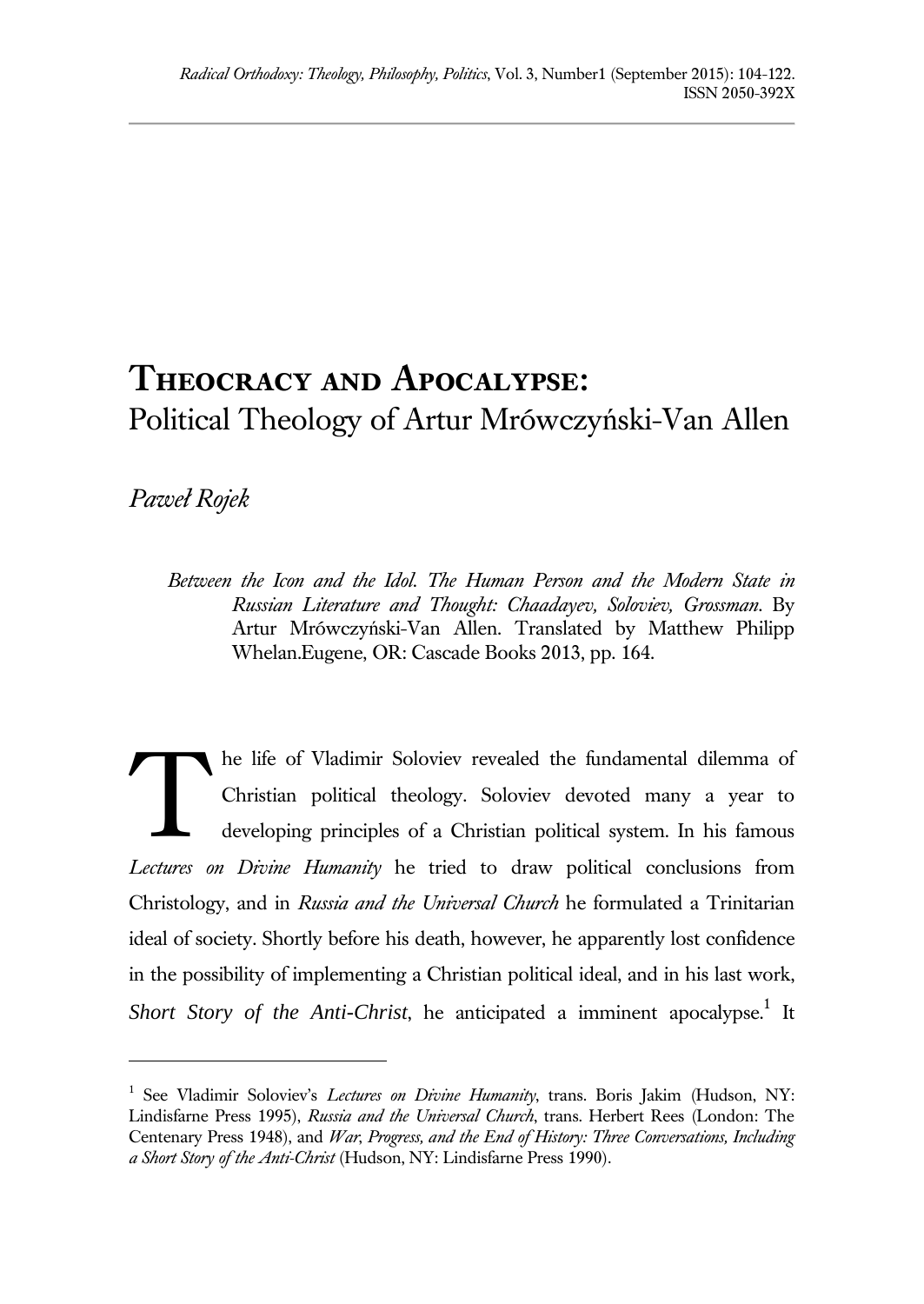seemed that the state in which he previously saw a means of implementing the kingship of God, he eventually deemed the Antichrist's tool. So, the fundamental alternative is the following: is Christ's kingship related to—as Soloviev thought for many years—making some theocratic political ideal real in history by human efforts, or—as he seemed to maintain at the end of his life—is it only eschatological in nature, and will happen only by God's action and beyond time?

I would like to ponder here the answer to this fundamental question, formulated by Artur Mrówczyński-Van Allen and inspired by the tradition of Russian religious thought, particularly by Soloviev's history. Mrówczyński-Van Allen is one of the most interesting Polish Christian thinkers, and the Granada school of Archbishop Javier Martínez, of which he is a significant member, is one of the most interesting intellectual phenomena in Europe. In his works, Mrówczyński-Van Allen combines modern post-secular philosophy with the tradition of Russian thought in an original manner. The book *Between the Icon and the Idol. The Human Person and the Modern State in Russian Literature and Thought: Chaadayev, Soloviev, Grossman*, 2 published recently in the U.S., is a summary of his research up to now. In this work, the author not only presents a contemporary interpretation of Russian thought, but also formulates an original idea of political theology, though he distances himself from this term. More precisely, Russian thought is used by him—in the spirit of the late Soloviov—to criticise the modern state, which turns out to be an institution that is by nature totalitarian and impervious to Christian transformation. It seems, however, that despite his reluctance to the modern state, Mrówczyński-Van Allen avoids the passive apocalypticism so characteristic nowadays of a certain circle of Polish

<sup>2</sup> Artur Mrówczyński-Van Allen, *Between the Icon and the Idol. The Human Person and the Modern State in Russian Literature and Thought: Chaadayev, Soloviev, Grossman*, trans. Matthew Philipp Whelan (Eugene, OR: Cascade Books 2013). Numbers in brackets in the body of the text indicate page numbers of this book.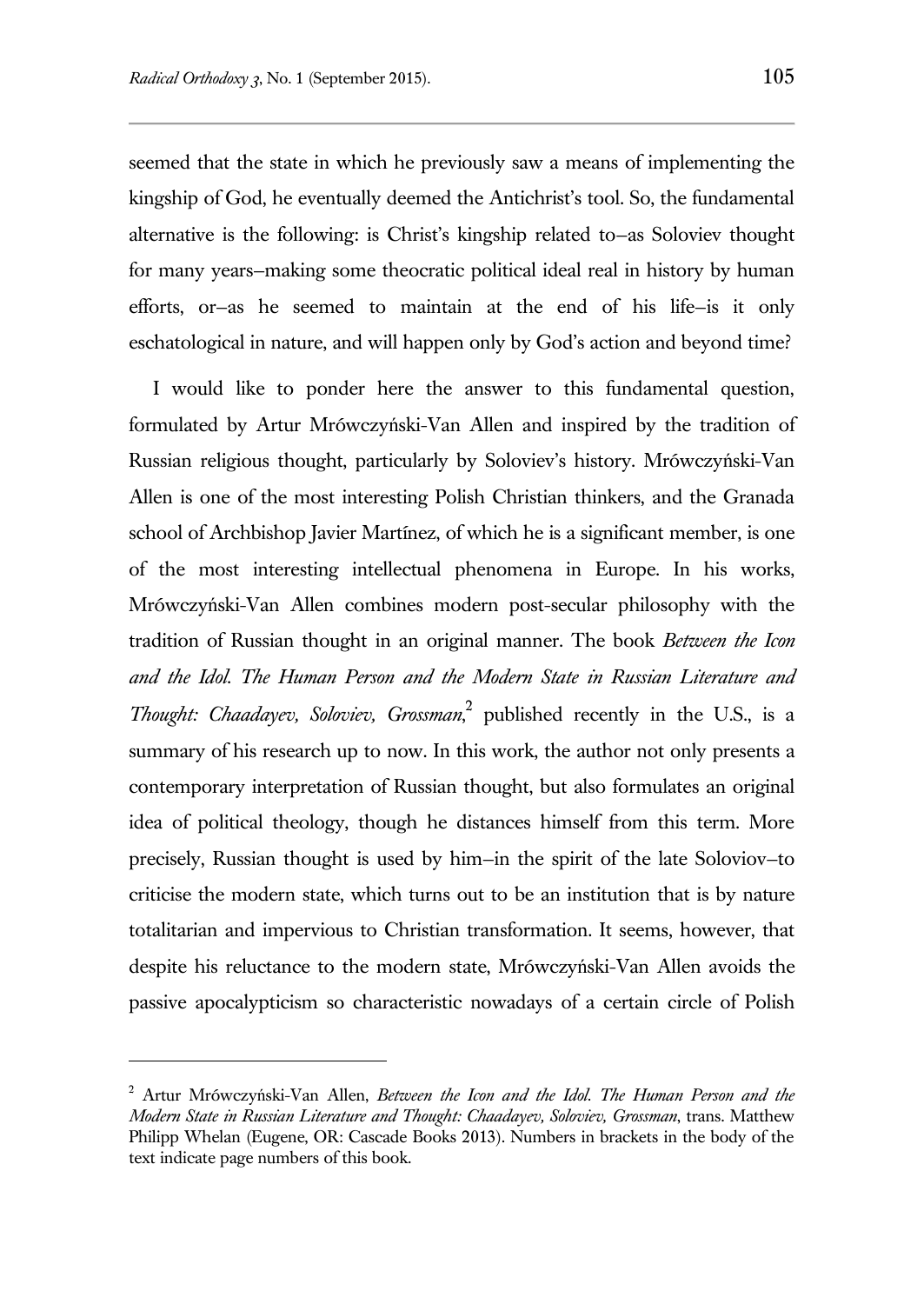Catholic intelligentsia.<sup>3</sup> This may be noticed especially in his further works, in which he develops some ideas presented in his book. In his recent essay "Eklezjoteja" [Ekklesioteia]*,* as yet published in Polish only, he points out that the Church is not merely a particular form of political community itself, but that it may also shape the surrounding institutions.<sup>4</sup> This fact, in turn–as I will try to show—may pose the problem of a Christian state anew.

### **Russian Idea**

Mrówczyński-Van Allen's book concerns the relation of man to state in Russian thought. Reference precisely to Russian thought of the  $19<sup>th</sup>$  and  $20<sup>th</sup>$  centuries is not incidental. According to the author, although Russian thought is "largely unknown in the West," it "belongs to the most valuable heritage of human thought … a heritage that still offers answers to many of the questions before which Western philosophy remains powerless."<sup>5</sup> It is so because Russian religious writers and philosophers formulated a Christian alternative to the Western formula of modernity. The so called Russian Idea, says the author, is "nothing more than an attempt to find an alternative to the tendency—so characteristic of contemporary civilization—to build humankind on the basis of the temporal and the finite, leaving behind the religious dimension." Russian thought is therefore fundamentally integral. In fact, there has never been either a

<sup>&</sup>lt;sup>3</sup> The intellectual center of the Polish present-day apocalypticism seems to be the journal *Czterdzieści i Cztery*, see its manifesto: Rafał Tichy, "Czas na Apokalipsę," *Czterdzieści i Cztery* 2 (2008): 4−53.

<sup>4</sup> Artur Mrówczyński-Van Allen, *"*Eklezjoteja. Wprowadzenie do Patrystycznych Źródeł Unionizmu w Kontekście Unii Horodelskiej," *Pressje* 38 (2014): 76–92. The essay was published together with polemical comments by Paweł Grad, Tomasz Kurzydło, Jan Maciejewski, Paweł Rojek, and Marcin Suskiewicz, as well as the author's replies to them.

<sup>5</sup> Mrówczyński-Van Allen, *Between the Icon and the Idol*, 80.

<sup>6</sup> Ibid., 92.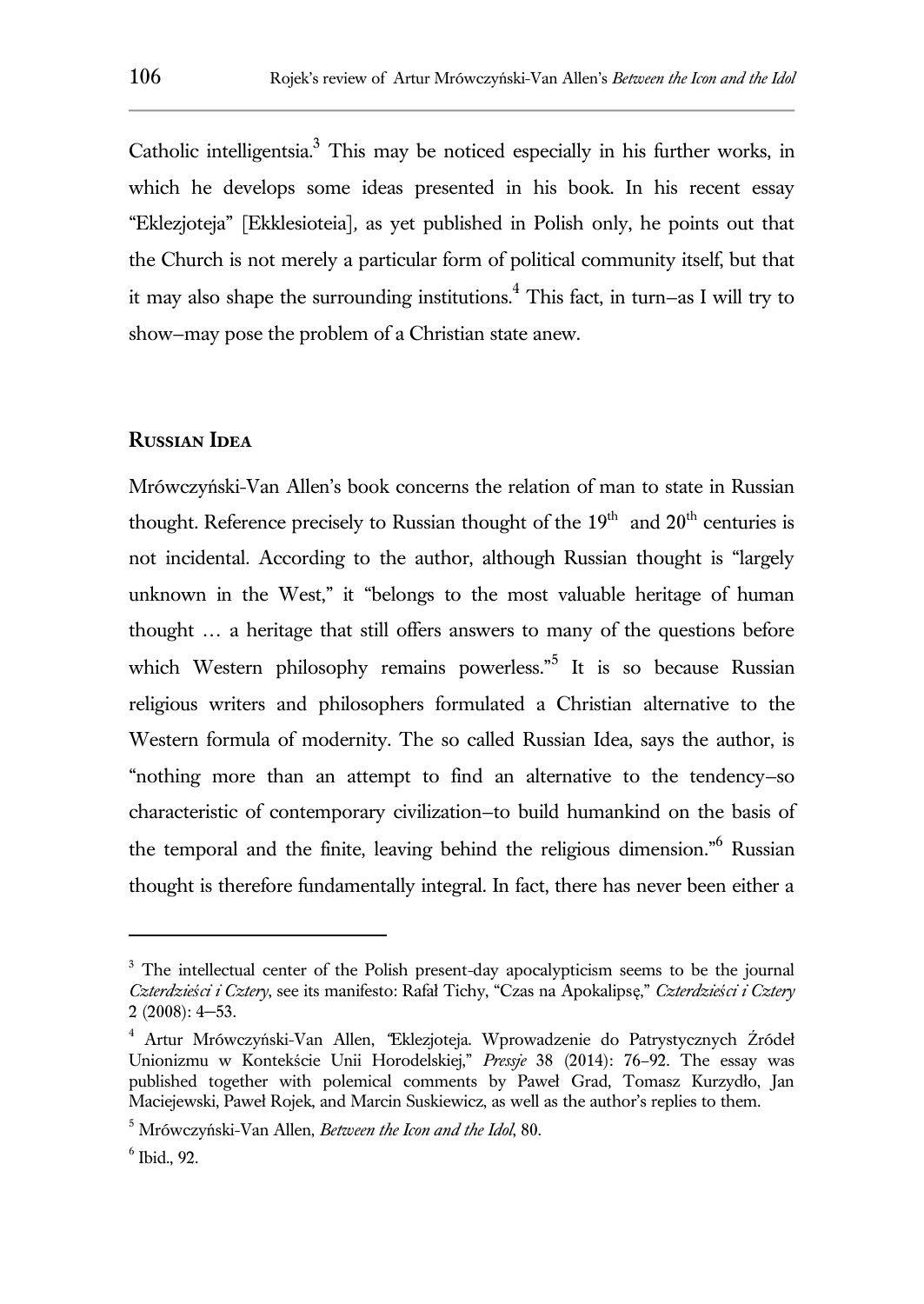Renaissance or an Enlightenment in Russia, and this is why the Russian tradition, to a great extent, avoided the dualism so characteristic of Western tradition. Russian thinkers, says Mrówczyński-Van Allen, "reject the separation between supernatural and natural, or between religion and politics"<sup>7</sup> and propose, as he puts it, "the experiment in the return to the union between faith and reason, between theology and philosophy.<sup>"8</sup> So it seems that in many respects Russian thought anticipated the criticism of modernity formulated by Radical Orthodoxy, a fact that has already been noticed in the West.<sup>9</sup>

The long subtitle of Mrówczyński-Van Allen's book indicates three authors to whom he devotes the most attention. The first of them is Pyotr Chaadayev, one of the first Russian philocatholics, spiritual father of Westernisers, officially declared insane by Tsar Nicholas I's regime. Mrówczyński-Van Allen convincingly accounts for the mysterious fact of the sudden change from his radical Westernism into a near Slavophilia. Chaadayev initially believed that Russia could learn from Europe how to build a Christian social and political system. When, in 1830, he realised that Europe had forsaken this task, he started to proclaim that Russia had an independent mission. In the end, however, Russia's task in both periods of his thought was basically the same—the implementation of the kingdom of God on Earth. Incidentally, Mrówczyński-Van Allen reminds readers about the strong influence of Catholicism on Russian culture; however, the assessment of this impact is not at all unambiguous,

<sup>7</sup> Ibid., xvi.

<sup>8</sup> Ibid., 128.

<sup>&</sup>lt;sup>9</sup> Adrian Pabst and Christoph Schneider, "Transfiguring the World through the Word," in *Encounter Between Eastern Orthodoxy and Radical Orthodoxy*, eds. Adrian Pabst, and Christoph Schneider (Burlington, VT: Ashgate 2009), 1–25.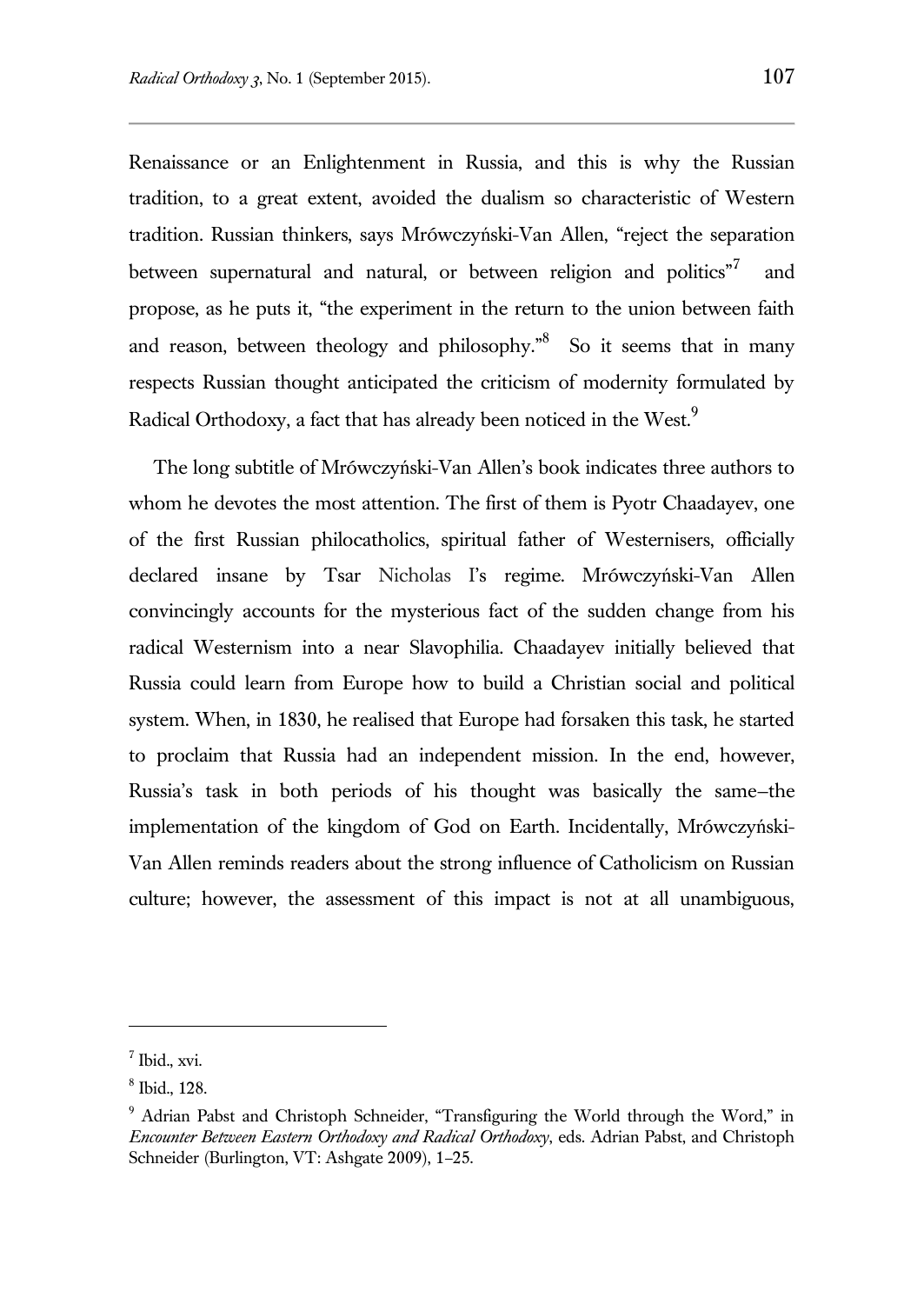because, for example, the great influence of Latin scholastics among secular clergy barred the Orthodox from the heritage of Church fathers.<sup>10</sup>

Another broadly commented upon author is Vladimir Soloviev. Mrówczyński-Van Allen accentuates the essential theocentricism of his philosophy: "Soloviev's work was characterized by the conviction that the Incarnation of God, Jesus Christ, was the central event in the history of humankind, in the whole cosmic process, and that it comprised the centre of all human *theoria* and *praxis*." <sup>11</sup> Theocentricism led Soloviev to the ideal of theocracy, that is, Christian politics.<sup>12</sup> It is noteworthy that Mrówczyński-Van Allen is more interested by Soloviev's apocalyptic turn than by his theocratic search. He remarks that "in his final work, the idea of a Christian state disappeared to give a way to the final design of the United Church as the antithesis of the state."<sup>13</sup> The impulse for this sudden change was allegedly a deeply personal experience of evil and perception of a dangerous distortion of the Christian ideal in the doctrines of Tolstoy, Marx, and Nietzsche. The author positively assesses the turn from theocracy to eschatology. It is precisely the recognition of the state as Antichrist that "enables us to situate Soloviev's vision within the most genuine Christian tradition,"<sup>14</sup> a tradition that Mrówczyński-Van Allen recognises himself as heir to as well.

The third author referred to is Vasily Grossman. Finding philosophical themes in Russian literature is hardly surprising; indeed, the integral Russian tradition does not clearly distinguish these spheres. However, reaching for a

<sup>10</sup> Mrówczyński-Van Allen, *Between the Icon and the Idol*, 44–5.

 $11$  Ibid., 113.

<sup>12</sup> See Paweł Rojek, "Mesjańska teologia polityczna Włodzimierza Sołowjowa," *Pressje* 28 (2012): 160–70.

<sup>13</sup> Mrówczyński-Van Allen, *Between the Icon and the Idol*, 97.

 $14$  Ibid., 101.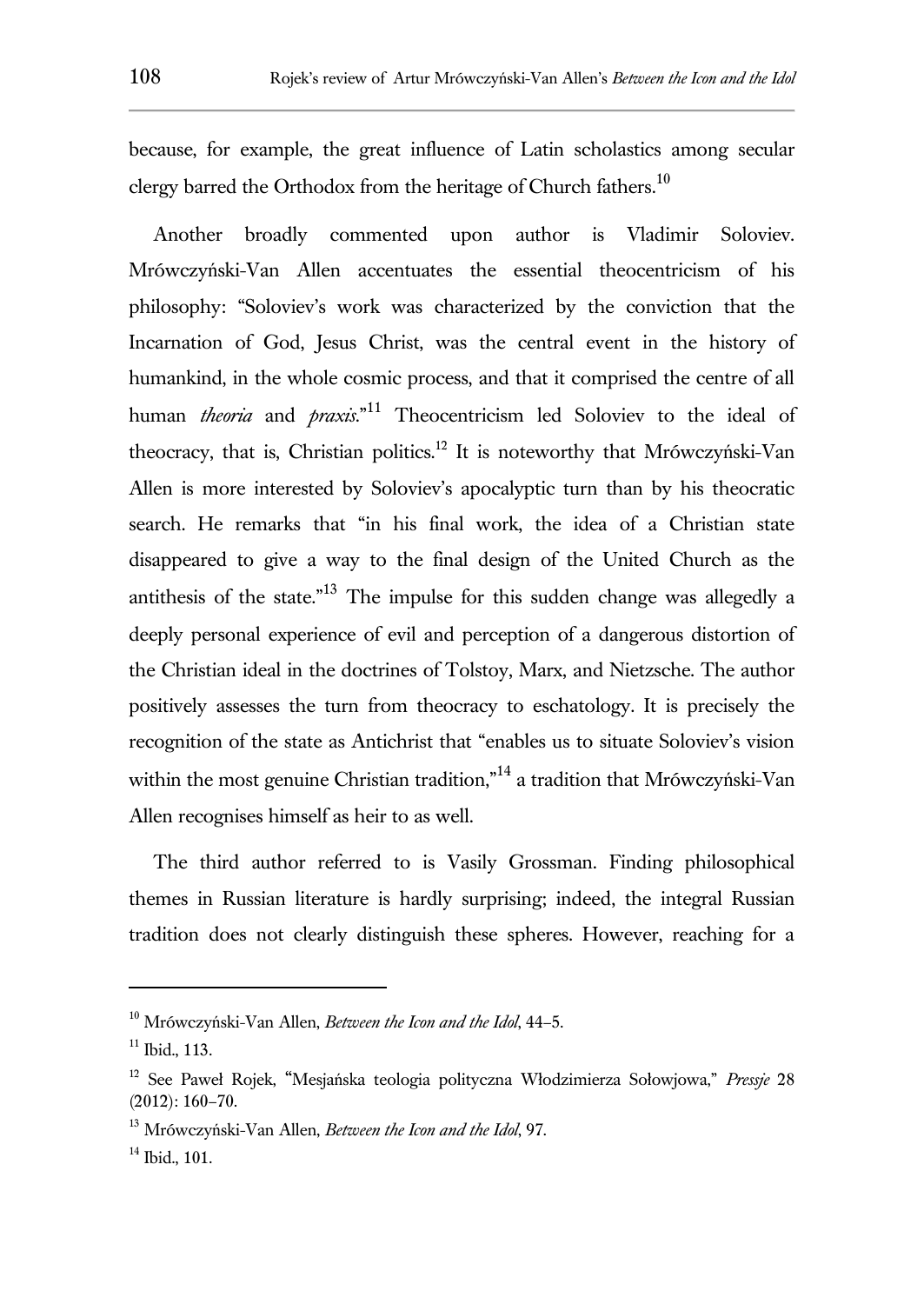Soviet writer whose work has not seen many interpretations yet seems, in my opinion, very original. Mrówczyński-Van Allen holds that Grossman "masterfully translates Soloviev's ontology and eschatology into the language of personal experience,"<sup>15</sup> whereby evidently the ontology and eschatology of Soloviev's last, apocalyptic period is meant. Grossman was a sharp critic of the modern state, which he saw—no less than the late Soloviev—as a dangerous idol. As the author says, "with absolute mastery and outstanding perspicacity did he interpret the totalitarian nature of contemporary society and identified the idolatric nature of contemporary state." <sup>16</sup> Mrówczyński-Van Allen notices that the antithesis of the Moloch-state is, in Grossman's novels, the woman-mother figure, able to sacrifice and to give life; the answer to the banality of evil is the quotidianity of good.

In this way the lineage of Russian thought is concluded. It started from the sentiment of Russia's great historical mission, then yielded moving theocratic projects, next passed through the piercing experience of eviland, finally, ended in a silent private resistance against the totalitarian state. According to Mrówczyński-Van Allen, the most important message of the Russian Idea concerns exactly the problem of state. "We are not condemned to the slavery of the Antichrist's 'kingdom of death,' of the modern state. We are continually given the possibility of living in freedom. And this freedom can only be given to us by Jesus Christ, and the space of this freedom is the Church."<sup>17</sup> The alternative to the state is the community of the Church. The originality of Mrówczyński-Van Allen's interpretation is that this alternative is of a public and not merely private character.

<sup>15</sup> Ibid., 153.

 $16$  Ibid., xvi.

 $17$  Ibid., 115.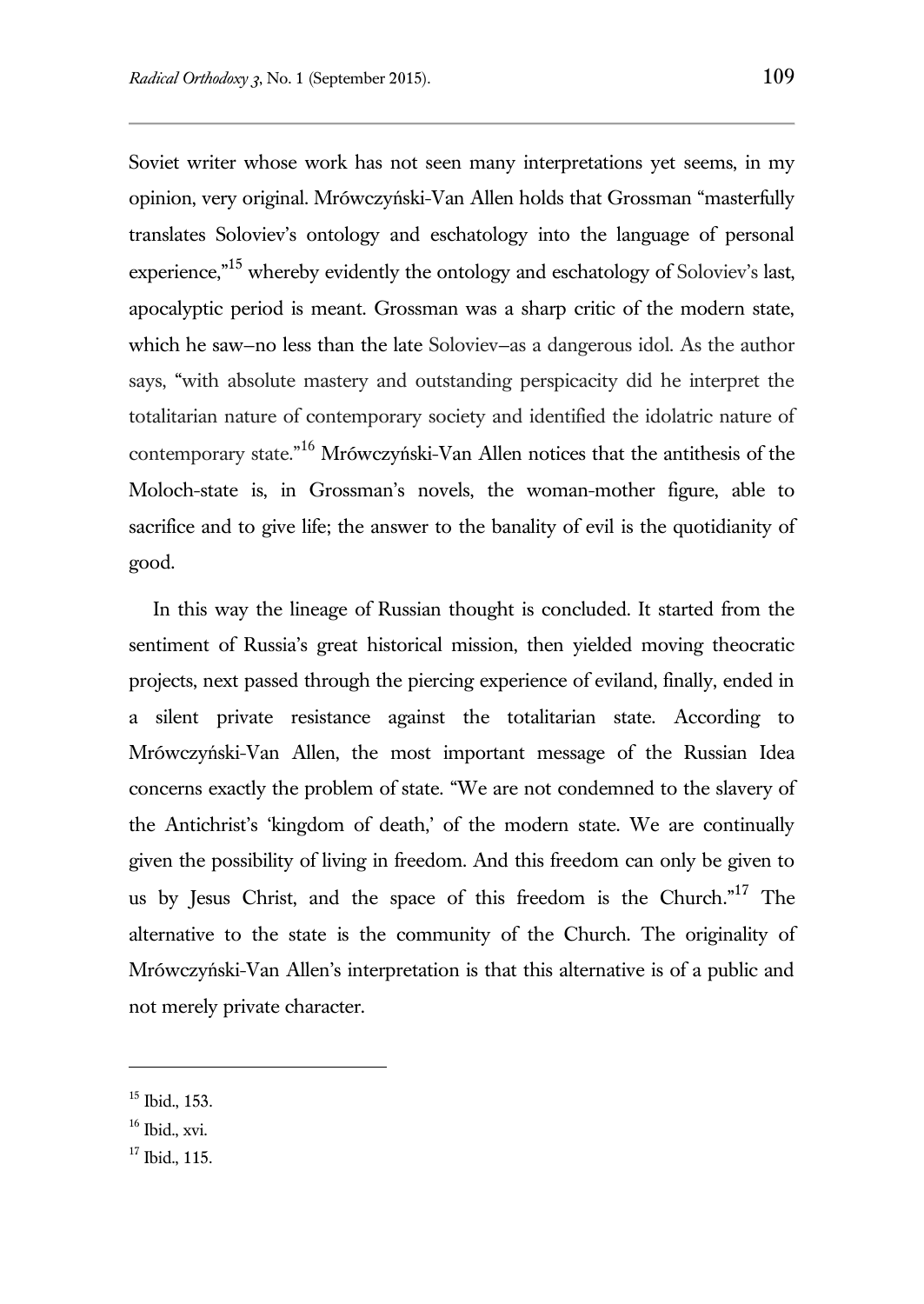#### **STATE**

Mrówczyński-Van Allen's book is about the "interpretation of totalitarianism from within a tradition of Russian thought" (2013: xvi). According to the author, the living tradition of Eastern Christianity allowed for a much deeper diagnosis of, and more radical response to, totalitarianism than the secularised Western tradition, and Russian society more effectively resisted totalitarianism than, for instance, the German one. The problem of totalitarianism is not, however, a merely historical issue, as for Mrówczyński-Van Allen any modern state is by nature totalitarian. He suggests that the concept of the totalitarian state, likewise of the modern state, is essentially a pleonasm.<sup>18</sup> I will try to briefly reconstruct here the argument that leads to this rather radical and perhaps surprising statement.

Man faces a fundamental choice between idol and icon. This popular distinction is interpreted by Mrówczyński-Van Allen in a rather general yet subtle way. Idol is an image of itself, while icon refers to something other. Hence idol assumes self-deification, does not require transcending itself or giving to others, whereas icon refers to something higher, implies incessant selftranscendence, a giving of itself to others. Man was created as icon and not idol. Being in the mode of idol is based on renunciation of God, and being as icon is accepting Him. Idolatric existence is responsible for individualism, egoism, and, eventually, alienation, while iconic life leads to community, love, and a wholesome life. In the former case, man creates a totalitarian state; in the latter, he lives in a freedom-giving community. Thus, the title of the book *Between the Icon and the Idol* becomes clear.

The idolatric state is based on a completely different principle of action than are iconic communities. Mrówczyński-Van Allen's analyses departs from

<sup>18</sup> Ibid., 122.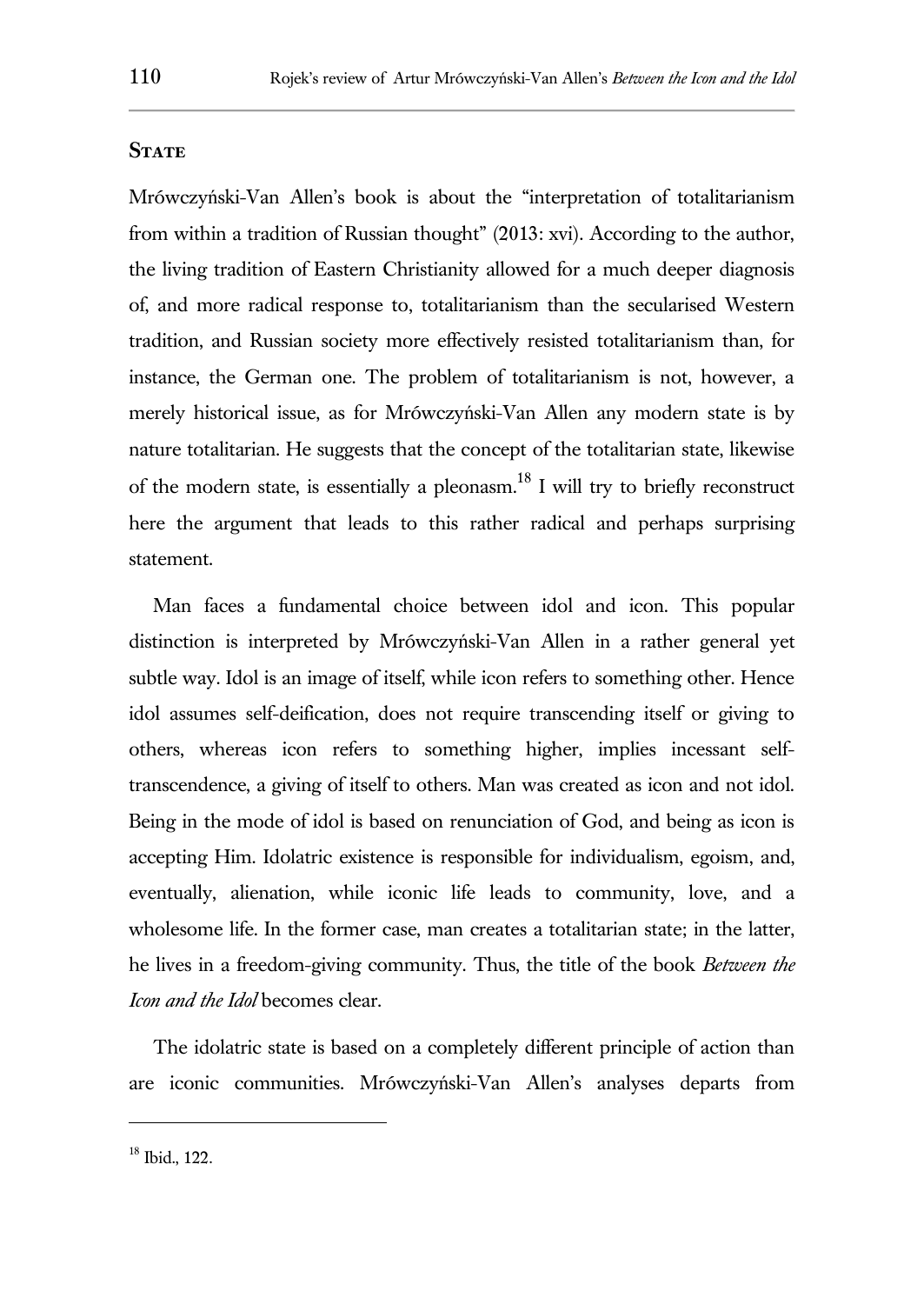Maximus the Confessor's distinction between the difference (*diafora*) and the division (*diairesis*). In a state, unlike in a community, differences between people lead to division between them.<sup>19</sup> Hence, as he asserts next, the state "entices to oppose evil with counter evil,"<sup>20</sup> is based on "mutual interests"<sup>21</sup> and the "logic of accusation, $n^{22}$  whereas communities do just the opposite; namely, they invite forgiveness, assume gratuitousness, and are based on the logic of gift. The state aims at universalisation of its principle and, gradually, provided that it does not encounter opposition, replacing communities that act in a different way. Spheres of Christian life abandoned by communities are taken over by impersonal state law. Consequently, according to the author, "the ministry of justice stealthily usurps the place of the ministry of forgiveness, conquering us with the logic of accusation and erecting its power upon the structure of institutionalized vengeance. $n^{23}$  As a result, the contemporary state, exactly like the totalitarian one, leads to the destruction of communities within it. Mrówczyński-Van Allen reiterates: "Paraphrasing St. Augustine, we might describe the modern state as *privatio communitatis*;" <sup>24</sup> "The fundamental characteristic of modern society, and therefore of the modern state, is *privatio communitatis*." <sup>25</sup> *Privatio communitatis,* or lack of community, is exactly what we call—following Hannah Arendt totalitarianism.

This argument leads to the conclusion that the liberal state—as basically every state—is by nature no less totalitarian than a Nazi or communist state. All these

l

 $23$  Ibid.

 $25$  Ibid., 141.

<sup>19</sup> Ibid., 125.

 $20$  Ibid., 146.

 $21$  Ibid., 125.

<sup>22</sup> Ibid., 147.

 $24$  Ibid., xxv.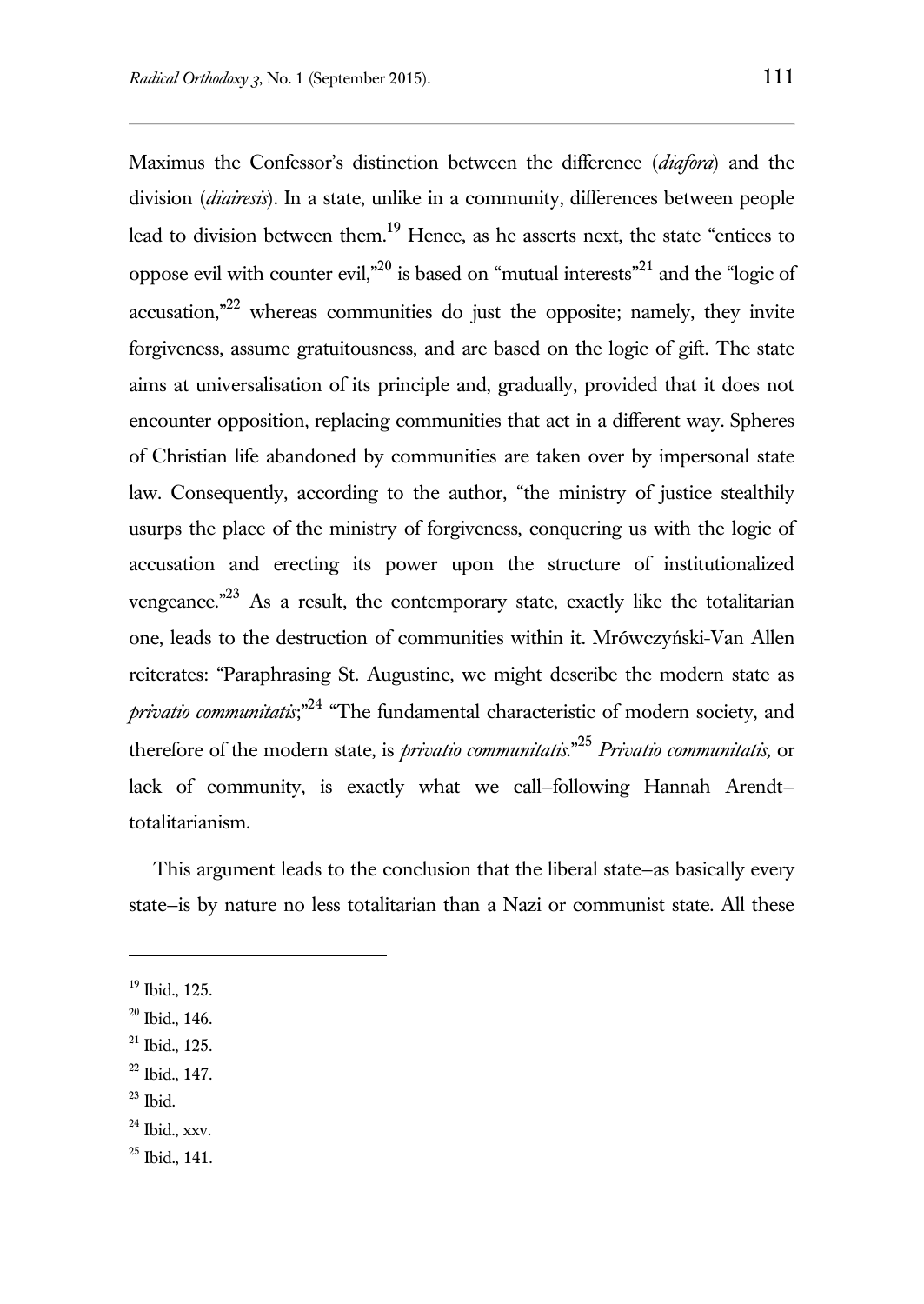forms, Mrówczyński-Van Allen says, "belong to the one and the same tradition. They are human creations, made in the image and likeness of humans."<sup>26</sup> The author provides two evocative pieces of evidence of this internal identity. On one hand, he notes that the same company that produced Zyklon-B for the Auschwitz concentration camp today produces the abortion pill RU 486 for the needs of liberal society.<sup>27</sup> On the other hand, he notices that the communist *homo sovieticus* once described by Russian writer Alexander Zinoviev does not in essence differ from a representative of a liberal Generation P, depicted nowadays by Victor Pelevin.<sup>28</sup> In the systems of modern states there exists a concordance of fundamental principles, a continuity of the most important institutions, and a unity of anthropological types produced.

#### **Church**

The opposite of the idolatric state is the iconic Church. While the state is based on impersonal exchanges, the Church postulates gratuitous donations. The Church is the paradigm and source of all communities; hence, it also represents the greatest rival to the modern state and for this reason has been ruthlessly fought by every form of state organisation.

Mrówczyński-Van Allen insightfully remarks, referring to William Cavanaugh, that Church community is based on the sacraments, especially the Eucharist. He says: "Christian participation in the growth of Christ's body itself questions the false order imposed by the state. Christian participation in the Eucharist disables the false theology and the false anthropology of the self's isolated will, $n^{29}$  and

<sup>26</sup> Ibid., 83.

 $27$  Ibid.

<sup>28</sup> Ibid., 91–2.

<sup>29</sup> Ibid., xxvii.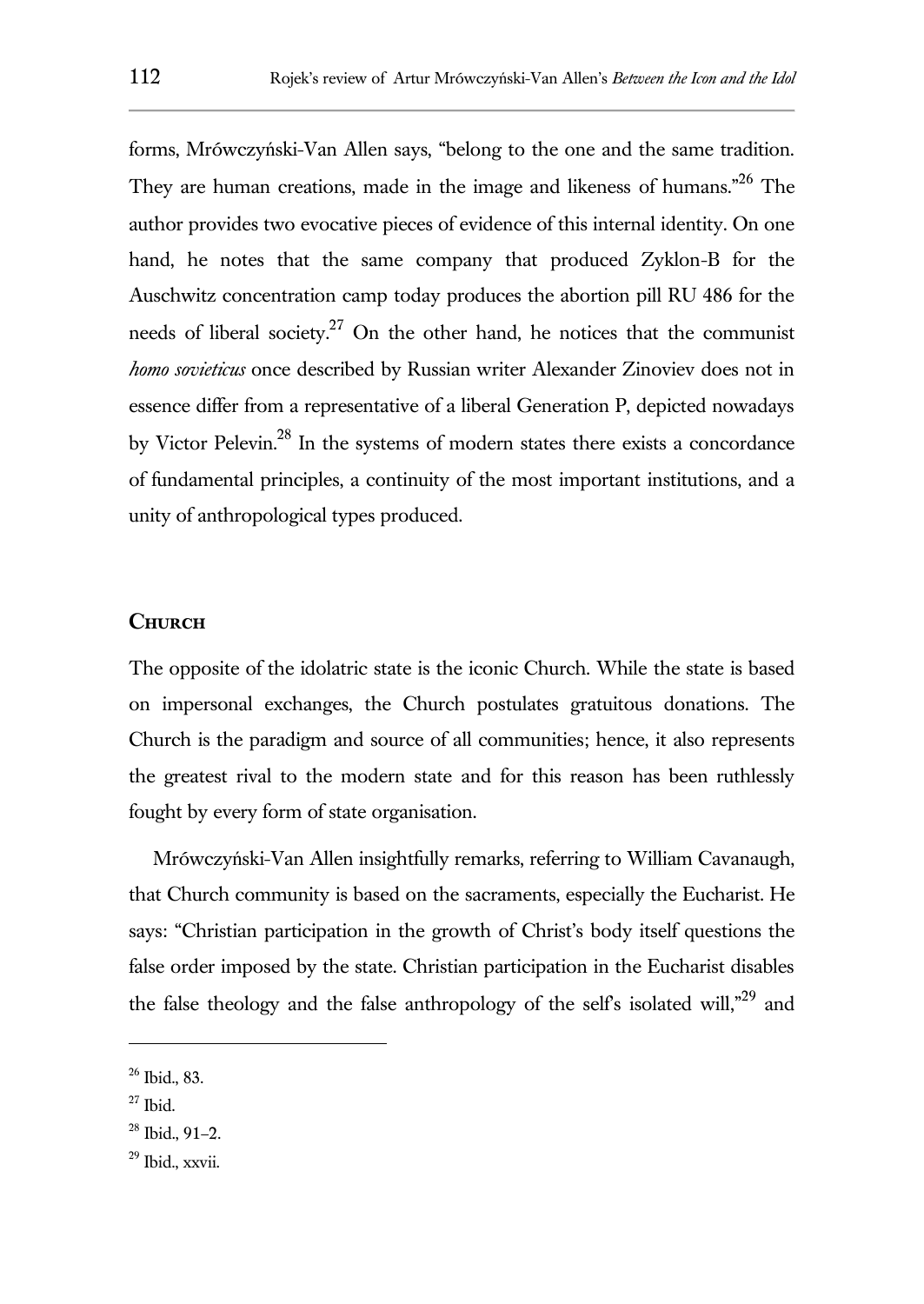further, "The event of the Incarnation, renewed at every Eucharist, reminds us of our nature as icons, as sons and daughters of God. It overcomes the alienation in which the idol of the modern state mires us."<sup>30</sup> Therefore, as he writes in one of his Polish works, "there is probably no Christian category more alien to the secular mind than sacrament and sacramental logic."<sup>31</sup>

The idea of the sacramental basis of community is developed in the essay "Teologia Ciała jako Teologia Oporu" [Theology of Body as Theology of Resistance].<sup>32</sup> The author remarks that family is the fundamental form of community; it relies on the unity of bodies and community of blood. The Eucharist allows for the spreading of this special kind of specific community to all the Church created by it. "Ties of blood, which bound classical community, spread among all people. Real and novel Christ-centric community of Church, community of Christ's body, became attainable."<sup>33</sup> And further: "the centre of our *politeia* is Eucharist, and its fulfillment—the universal coronation of Christ as the king of universe—its first act is in the spouses' bedchamber."<sup>34</sup>

Mrówczyński-Van Allen emphatically asserts that the Church is a public and political community. In my opinion, this is one of the most significant statements of his political theology. According to the secular view, the state has a monopoly in the public sphere, and the Church may at most deal with the faith of individual citizens and their behaviour in the private sphere. Contrary to that, Mrówczyński-Van Allen claims: "The primary issue, the fundamental issue,

<sup>30</sup> Ibid., xvii.

<sup>31</sup> Artur Mrówczyński-Van Allen, "Wyobraźnia Teo-polityczna (2). Nowa Teologia Polityczna," *Fronda* 54 (2010): 88–107.

<sup>32</sup> Artur Mrówczyński-Van Allen, "Teologia Ciała jako Teologia Oporu," *Fronda* 61 (2011): 66–99.

 $33$  Ibid., 84–5.

<sup>34</sup> Ibid., 94.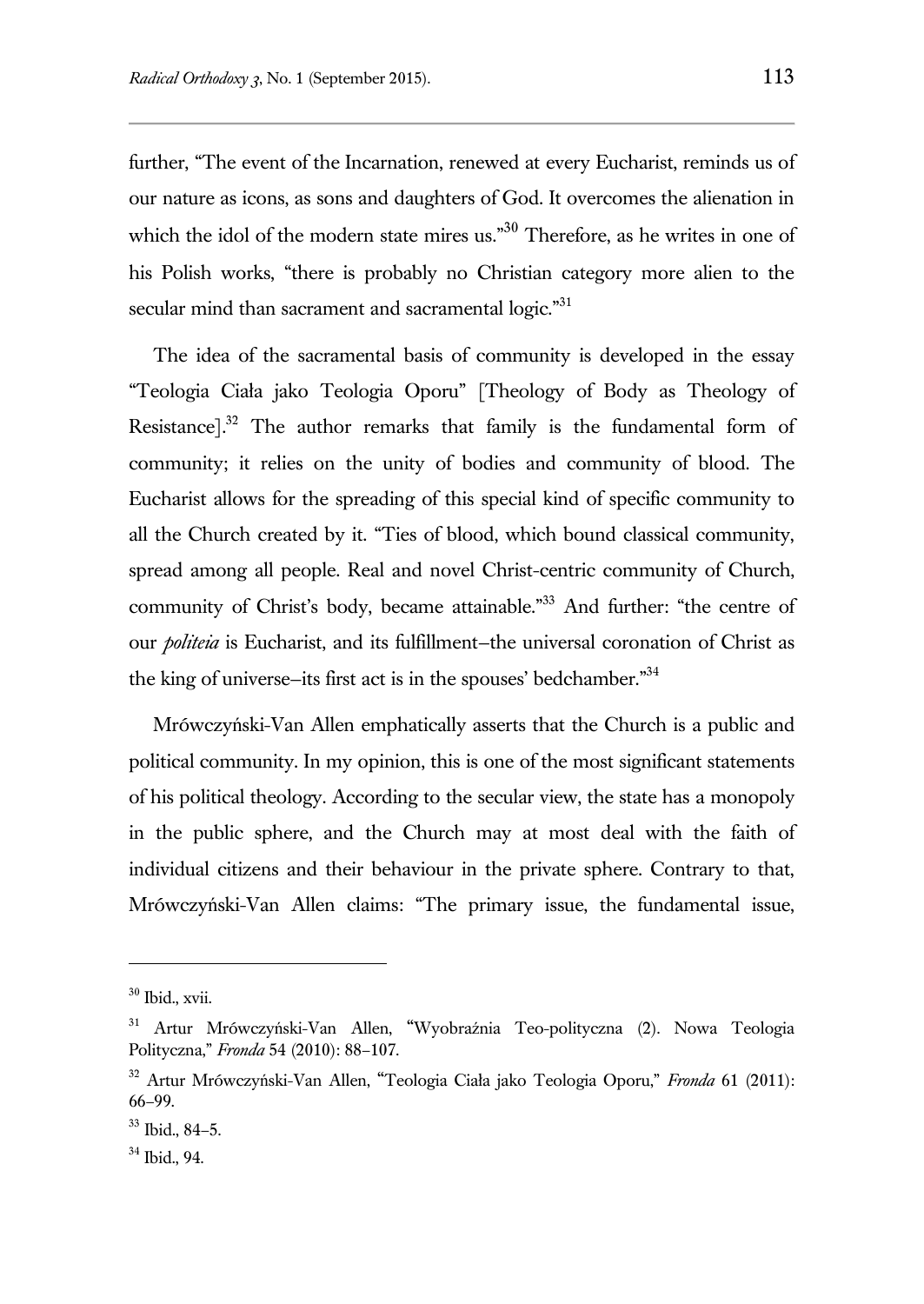consists in rediscovering the identity of the Christian community as a community that possesses a natural political dimension,"<sup>35</sup> though he realises that such a declaration is always perceived by defenders of the state as an illegitimate usurpation.

The political character of Church does not and cannot, however, mean—and this is the second fundamental statement—that it shares the character of the state. Mrówczyński-Van Allen repeats, following Cavanaugh, that the Church "should have no desire for the power of the state."<sup>36</sup> He elucidates: "Communion ... is no flight from politics, but rather a radical break from the false politics of the *civitas terrena*. Its politics are false in the sense that the modern state as such is false, because it is only a degraded and banal copy of the body of Christ."<sup>37</sup> The concept of the political is therefore clearly distinguished from the concept of the state. The Church—contrary to the views of secularists—has to be political, but counter to the views of theocrats—cannot be state.

Now I will try to bring a level of systematization to Mrówczyński-Van Allen's remarks, relying upon the reconstruction of his ideas on the nature of the state presented above. It appears that his opinions rely on distinguishing two dimensions: the logic of action and the sphere of action. On one hand, people may act according to the logic of interest or the logic of gift. On the other, they may act in the private sphere or public one. Combining these two dimensions gives four possible kinds of human relations.

 $37$  Ibid.

<sup>35</sup> Mrówczyński-Van Allen, *Between the Icon and the Idol*, xxvi–xxvii.

 $36$  Ibid., xxvii.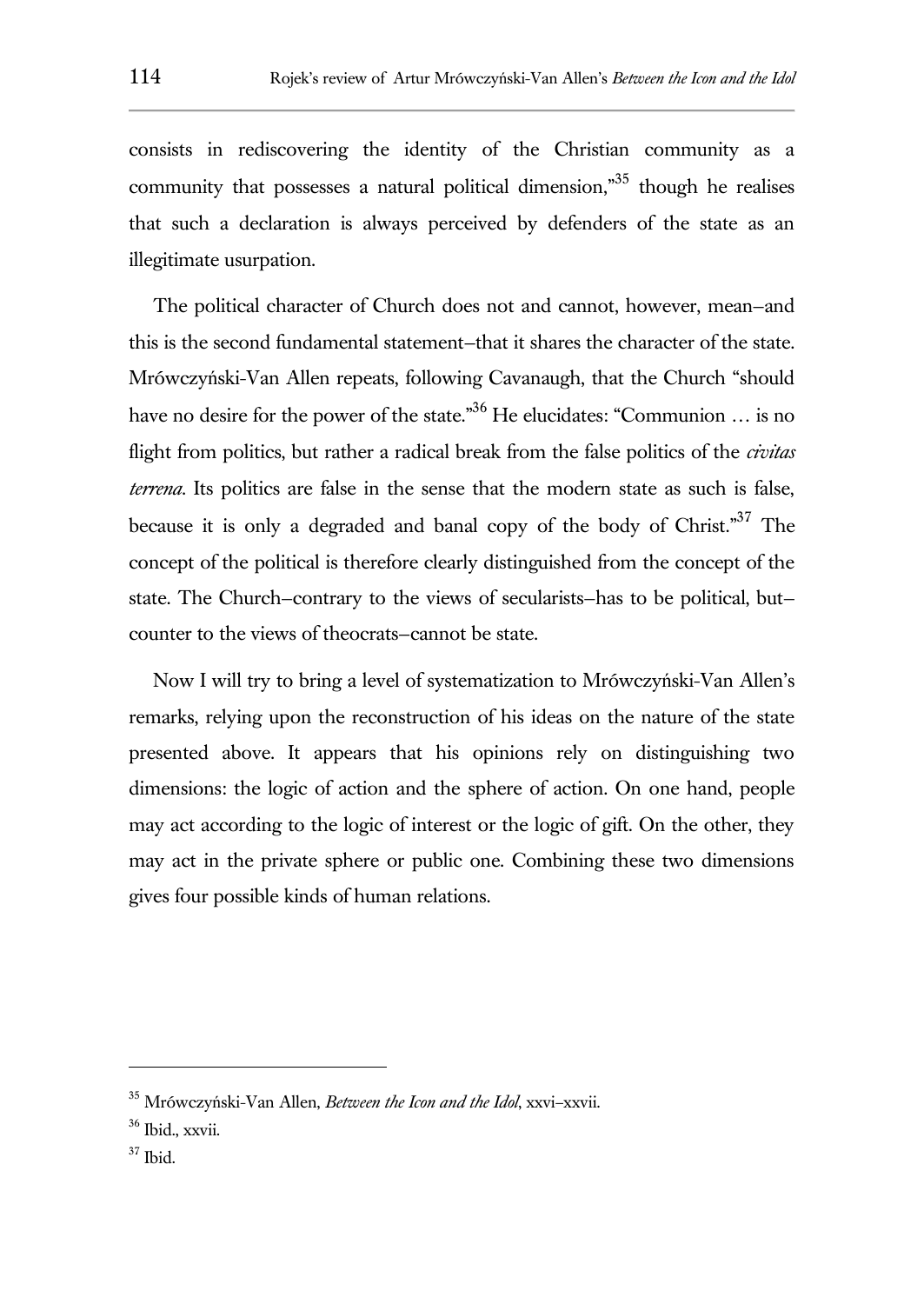

The market is an example of logic of interest in the private sphere. In the economic game, at least as it is understood in modern times, there is no place for gift and mercy. It is supposed to be likewise in the case of the state, which acts on the principle of logic of interest in the public sphere. The difference between the market and the state would rely only on the fact that private consumers attend to their own interests only, while the public state is guided by common good, understood as the sum of the individual interests of citizens.

An obvious example of logic of gift is the family. Family life is founded on gift and forgiveness, and not on equivalent exchanges or, God forbid, vengeance. Family, however, has a private character, and this means that it limits its rules to a more or less narrow circle of kinship or affinity. The Church is a public community based on the principle of gift, understood—as has been discussed—as a sacramental extension of family. The proposed classification of human actions and institutions illustrates a continuity between the contemporary market and the state, on the one hand,and between the family and the Church on the other. It also shows what the influences of the logic of interest and the logic of gift may look like in both spheres. Family life may be permeated with the rules of the market, though the family may also shape economic behaviours by modifying the concept of exchange and gain. The market that succumbed to the logic of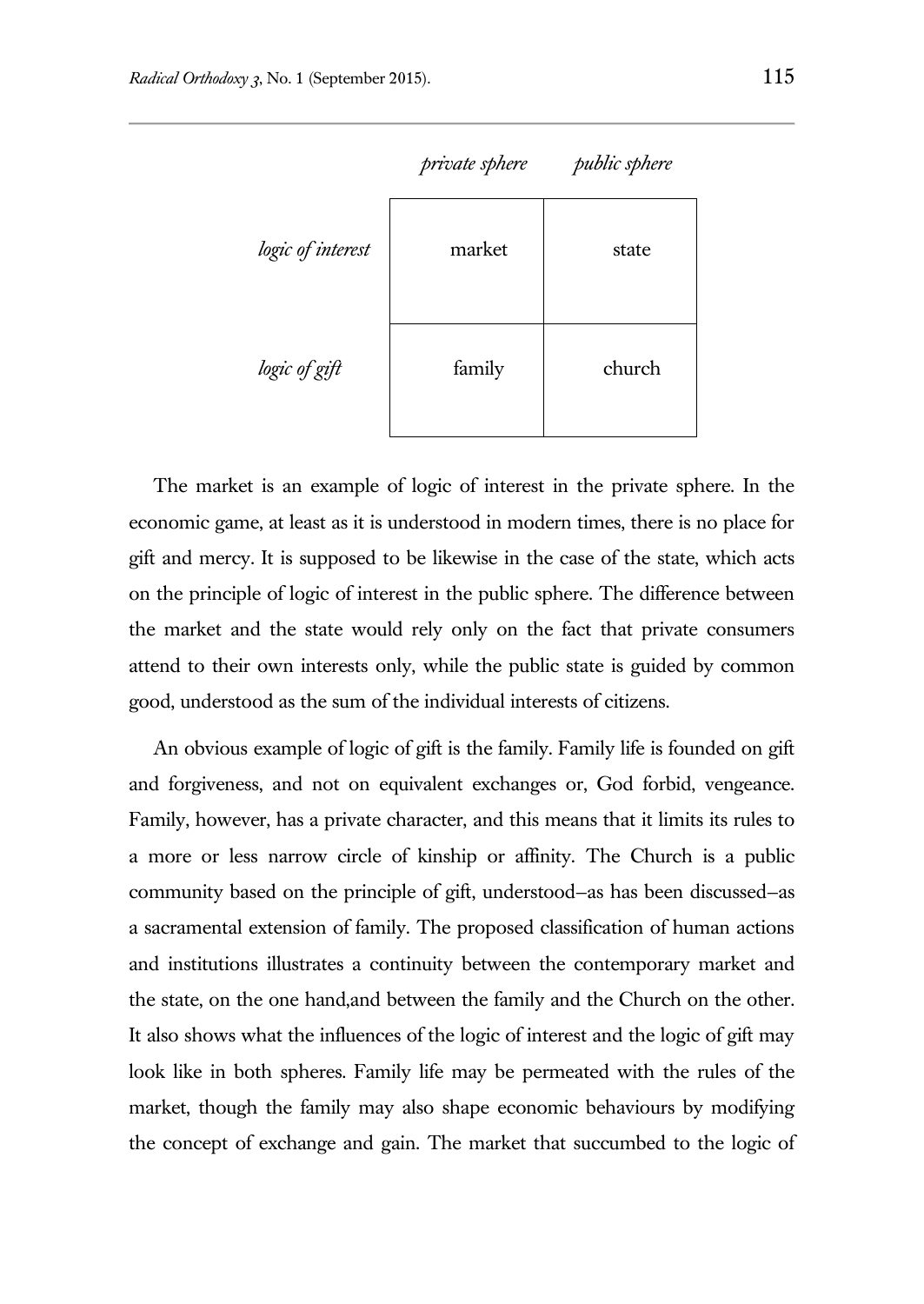family would cease to be a market in the usual modern understanding. Similarly with the Church: on one hand, it is at risk of yielding its logic to the secular logic of state and must therefore be careful not to turn into a group based on a common interest; on the other, it may try to shape the life of political communities. If, however, the sacramental logic of gift encompassed the state it would cease to be the state in the sense we know from modern history.

In the book *Between the Icon and the Idol* Mrówczyński-Van Allen mainly discusses the threats that are connected with the colonisation of the Church by the secular logic of state. Especially, and paradoxically, striving to have influence over the state may lead to the obliteration of the Church's independence. "The Church is therefore not sent into world to be assimilated and diluted by the 'open society.' The liturgy and the sacraments do not simply generate interior individual principles or 'values' (purportedly) necessary to carry out public functions in a (purportedly) neutral and autonomous public sphere. Much too often, the contemporary search for the so-called 'presence of Christians in public life' means, in practice, the abandonment of the public space of the Church, the public space that she is herself."<sup>38</sup> This is, I think, a very apt critique of the liberal reading of the Church's social teaching, which leads indeed to the radical separation of the private sphere from the public, and to the privatisation of religion.

The subsequent essay "Eklezjoteja" is an important complement to these analyses. It deals with the nature of the political community of the Church, for the Church itself is a political community and may expand the logic of its action into the surrounding institutions. This is a reversal process in which the pre- or post-secular logic of the Church colonises the political sphere. The *Ecclesia* creates its own ideal of the *polis* that is a *politeia*, called by Mrówczyński-Van

<sup>38</sup> Ibid.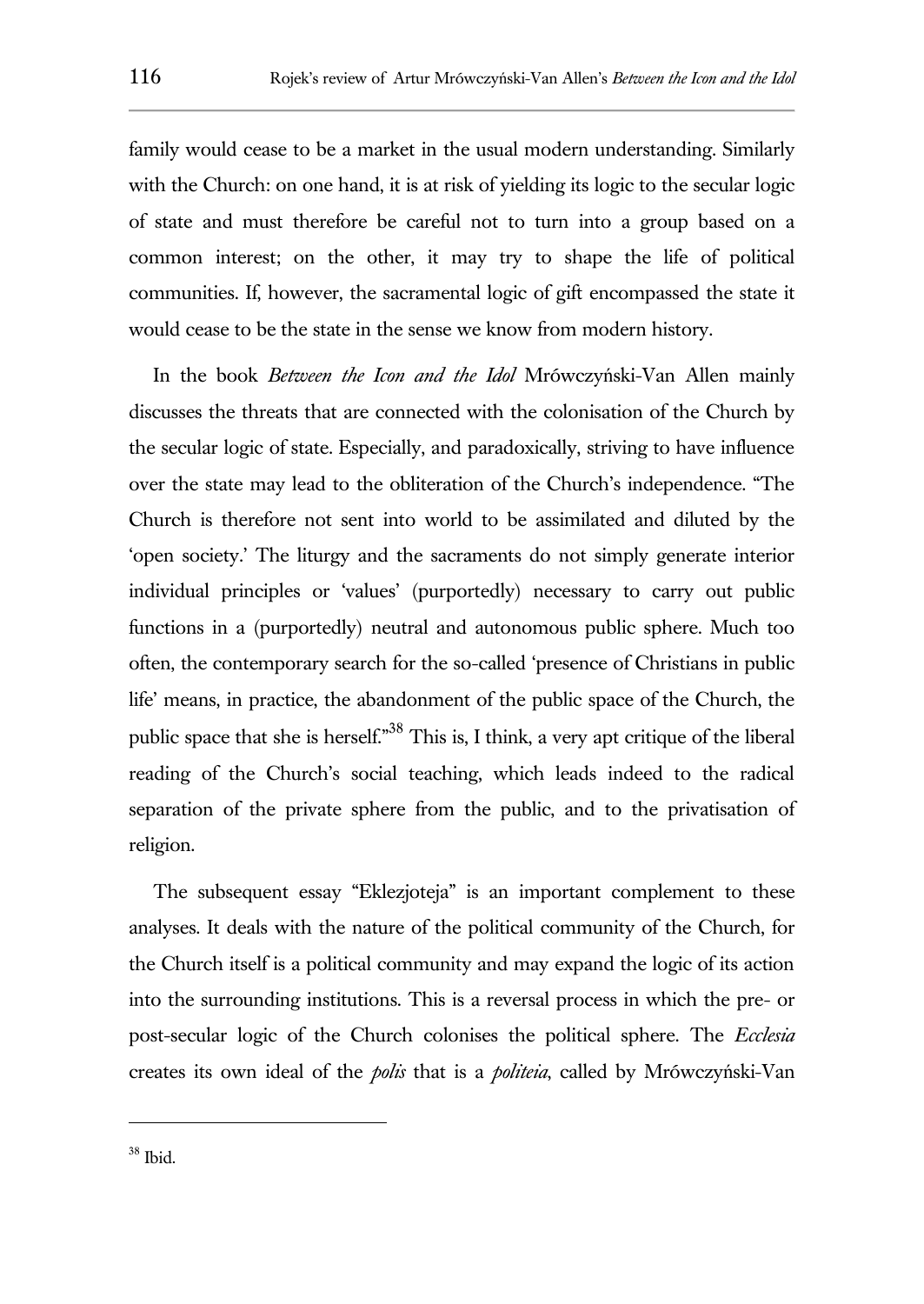Allen a *ekklesioteia*. He says: "the independence of the Church from other political communities enabled it to influence the formation of these communities. Naturally, these influences have been mutual, nevertheless [...] it was possible to launch a thoroughly thought out vision of the Church as a reality that transforms political communities, which in consequence was to foster the development of small and big communities, the political nature of which was obvious.<sup>39</sup> A historical example of a sizeable political community influenced in that way by the Church was the Polish-Lithuanian Union of Horodło in 1413. The document of Union, which was a direct consequence of the marriage of the Polish queen Saint Hedwig and the Lithuanian prince Jogaila, started with a solemn religious preambleand led to the adoption of Lithuanian noble stock by their Polish counterparts. In the act of the union, like in the Church community, the familial and sacramental logic of gift was extended into the public sphere. Hence, as Mrówczyński-Van Allen says, "the Union of Horodło, and with it perhaps the whole history of Poland, is of exceptional significance to contemporary Christian thought."<sup>40</sup> It is worth noting that he shares this interest in the old Polish political system as an alternative to modernity with Polish messianists, for whom precisely the union between Poland and Lithuania was to be the model of the future world order. He differs from them, however, in saying that there is a limit to the process of turning the secular *politeia* into a religious *ecclesioteia*. The limit is a modern state. To him, a "Christian state" is apparently a contradiction, for the same reason that a "totalitarian state" is a tautology.

<sup>39</sup> Mrówczyński-Van Allen, "Eklezjoteja", 185

<sup>40</sup> Ibid., 174.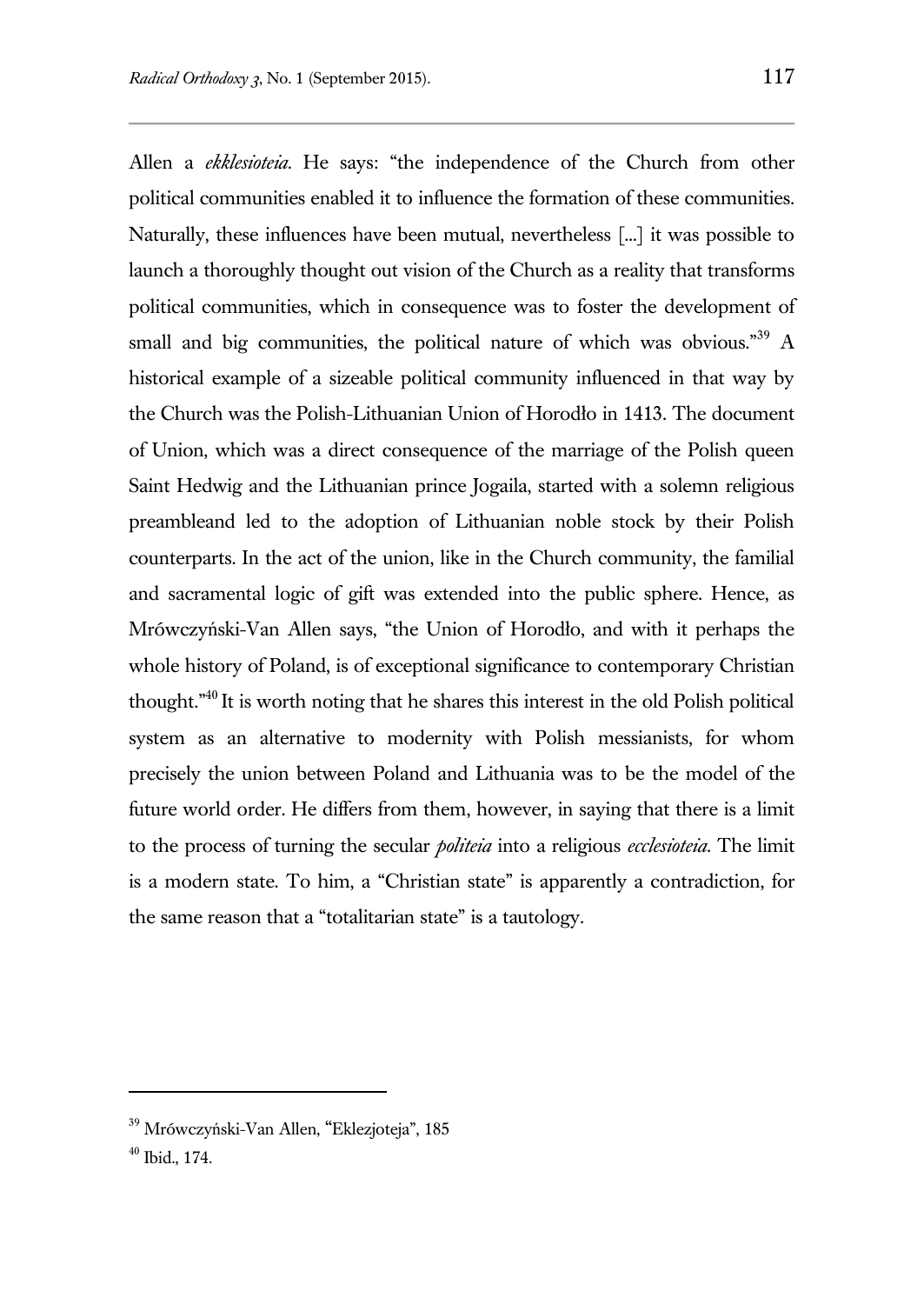#### **Can a State Be Saved?**

Mrówczyński-Van Allen protests vehemently against using the term "state" as the equivalent of the Greek *polis* and Latin *civitas*. Speaking of the "state of God" in St. Augustine–he says, for example–is ridiculous.<sup>41</sup> The practice against which he protests is deeply rooted in contemporary literature; it even penetrated—he states with horror–Church documents.<sup>42</sup> "So, this apparently small detail, he says, indicates a basic problem of contemporary political thought, the problem of mystification hidden in the concept of state."<sup>43</sup>

I think that this seemingly minute detail also points to a fundamental problem with Mrówczyński-Van Allen's proposition. Naturally, it is not merely the terminology that is at stake. The objection to using the concept of the state for designating pre- and post-modern political communities harbours a conviction about the fundamental non-continuity between community and state. This discontinuity—as I will now try to show by referring to the case of Soloviev seems, however, of certain inconsequence; it is surely the last trace of dualism in Mrówczyński-Van Allen's proposal. Fortunately, it also seems that his own concept of the state and community—as I will soon try to prove—allows this to be avoided.

The turning point in the history of the Russian Idea was to be—as Mrówczyński-Van Allen suggests—Soloviev's shift from theocratism to apocalypticism. The dream of the Christian state in history yielded to the vision of a united Church in opposition to the state at the day of reckoning. But does not this transition mean undermining theocentrism and returning to the wellknown Western dualism? It is hard to dismiss the impression that numerous

<sup>&</sup>lt;sup>41</sup> Ibid., 179; "The State of God" is the usual Polish translation of "Civitas Dei"

 $42$  Ibid., 175.

<sup>43</sup> Ibid., 176.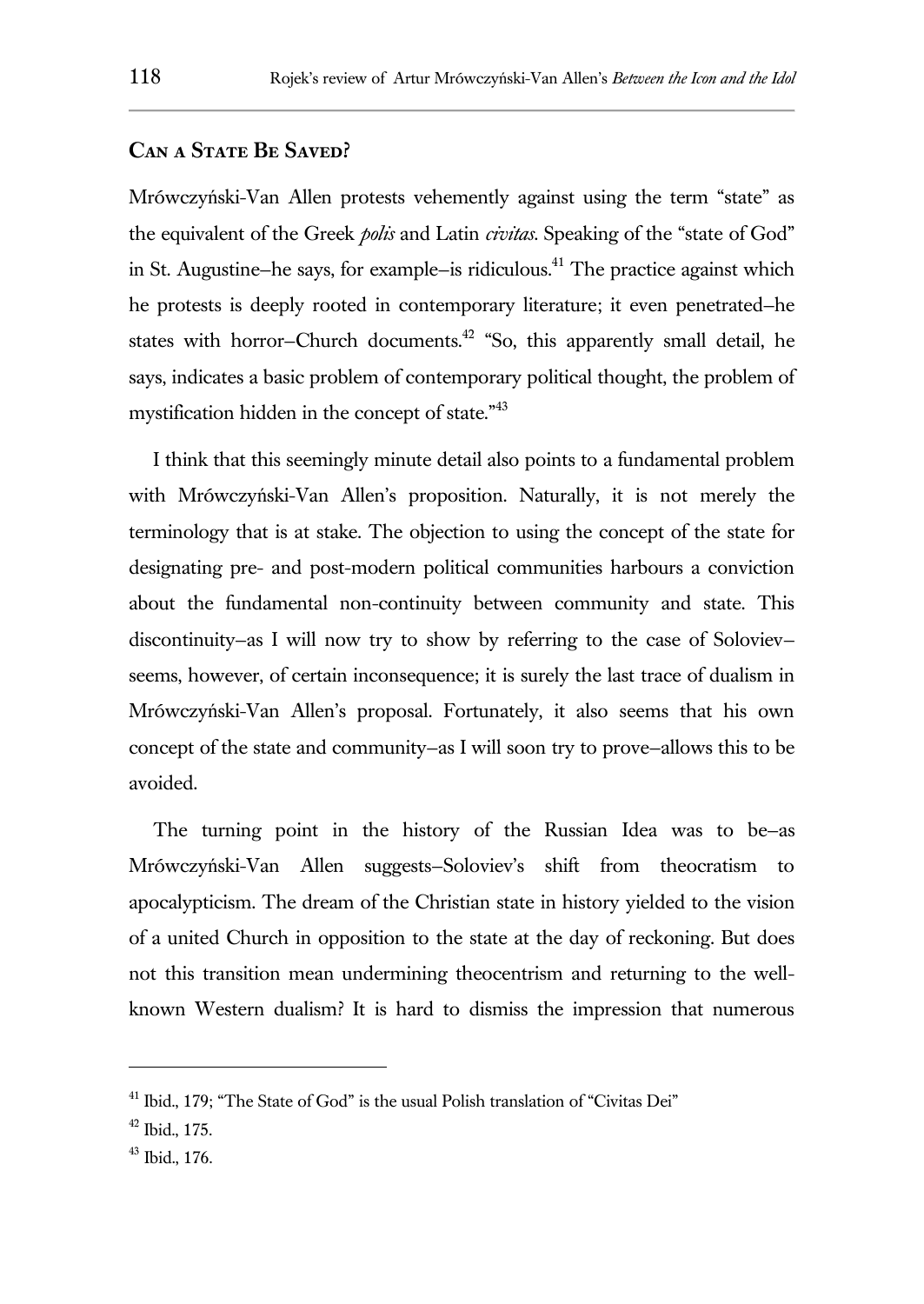commentators appreciated the last phase of Soloviev's work precisely because they think he resigned from what they believed was a dangerous utopian monism. For example, the Polish scholar Jan Krasicki says that "the fact that our philosopher finally renounced the hope ... of transforming the idea into history ... may be seen as the most happy ending of the idea of his life.<sup> $n<sup>44</sup>$ </sup> and, evidently with relief, he states that in the last stage of his work, Soloviev was "thinking in the categories of *diastasis*, historical discontinuity, radical break between what is historical and eternal, between what is earthly, immanent and what is transcendent."<sup>45</sup> If Krasicki is right, this means that Soloviev simply abandoned theocentrism and resigned himself to the dualism of the idea and the history of the transcendent and the immanent.<sup>46</sup>

Personally, I think that there has been no real shift in Soloviev's philosophy. I am ready to agree with another Polish commentator, Janusz Dobieszewski, who wrote that in his later works Soloviev "discredited not theocracy but—in his language—theocracy as 'an abstract principle,' theocracy as the product of pure, schematising thought, theocracy that is prone to degeneration (and not realisation) into the form that may be found in *A Short Story of the Anti-Christ*."<sup>47</sup> Since there has been no turn, there is no problem with its possible dualistic implications.

The story of Soloviev's alleged shift from theocracy to apocalypse shows, in my opinion, that it is impossible to stick to theocentrism while simultaneously maintaining that some sphere of reality (for instance, a state) is impervious to

<sup>44</sup> Jan Krasicki, *Bóg, Człowiek i Zło: Studium Filozofii Włodzimierza Sołowjowa* (Wrocław: FNP 2003), 248, see also Russian translation: Yan Krasitskiy, *Bog, Chelovek i Zlo: Issledovaniye Filosofii Vladimira Solov'yeva*, (Moscow: Progress-Traditsiya 2009), 260.

<sup>45</sup> Krasicki, *Bóg, Człowiek i Zło*, 268, Krasitskiy, *Bog, chelovek i zlo*, 278-9.

<sup>46</sup> See Paweł Rojek, "Sołowjow i Tajemnica Zła," *Przegląd Filozoficzny* 54 (2005): 340–5.

<sup>47</sup> Janusz Dobieszewski, *Włodzimierz Sołowjow: Studium Osobowości Filozoficznej* (Warszawa: Scholar 2002), 426-7.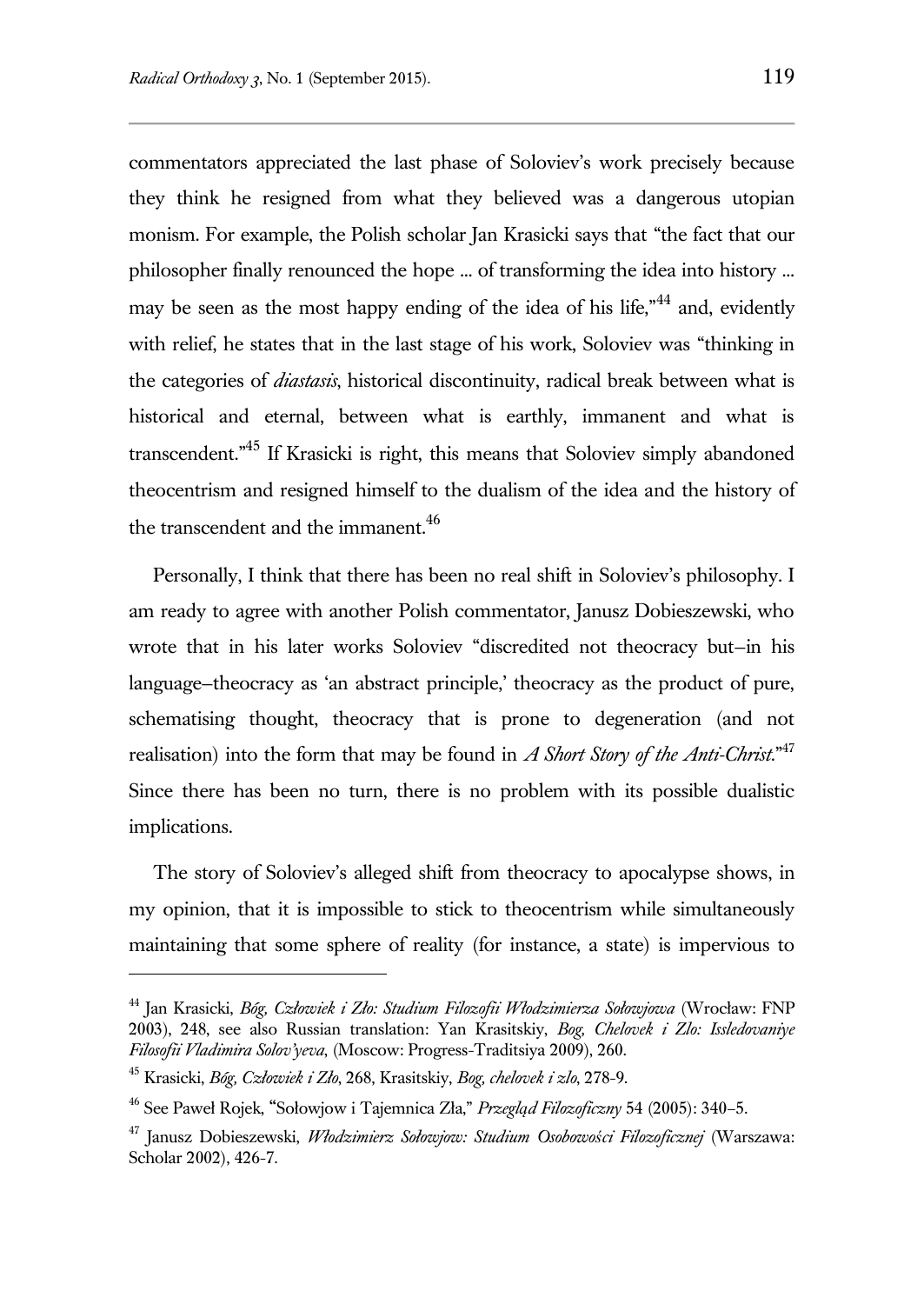Christian transformation. Mrówczyński-Van Allen certainly avoids the worst kind of dualism (namely, the allocation of the private sphere to religion and the public one to the state), as he accepts the essentially political character of Church and its power to transform political communities. However, a dualism of communities and the state, in my opinion, remains in force.

Is this dualism inescapable? One of the most valuable elements of Mrówczyński-Van Allen's analysis is the comparison of principles on which the state and community are based—the state is founded on interest, while community is based on gift. The concepts of interest and gift, however, appear not only in political philosophy and phenomenology but also in social anthropology. I think that precisely such an anthropological analysis may help the distinction analysed by the author to be viewed in a new way. For the theory of exchange shows that pure interest and pure gift comprise only the extreme points between what is more or less interested and gratuitous. Taking this into account, there can be no dichotomy, but rather a continuum between the state and community.

Besides, human actions typically combine the logic of gift and the logic of interest. The same act may be treated both as a fulfillment of community obligation as well as of duty to the state. For instance, care for one's family, a paradigmatic example of gift, is also—though not everyone realises this—required by family law. Military service, and even taxes, too, may be recognised as acts of free offering, and not only burdensome duties one owes to the state. Hence it appears that gift and law are not mutually exclusive, for it is not the possible sanctions, but the real intentions, that decide the nature of an act.

Mrówczyński-Van Allen's analysis shows also that the problem of a Christian state is tightly connected with the idea of Christian economy. If "divine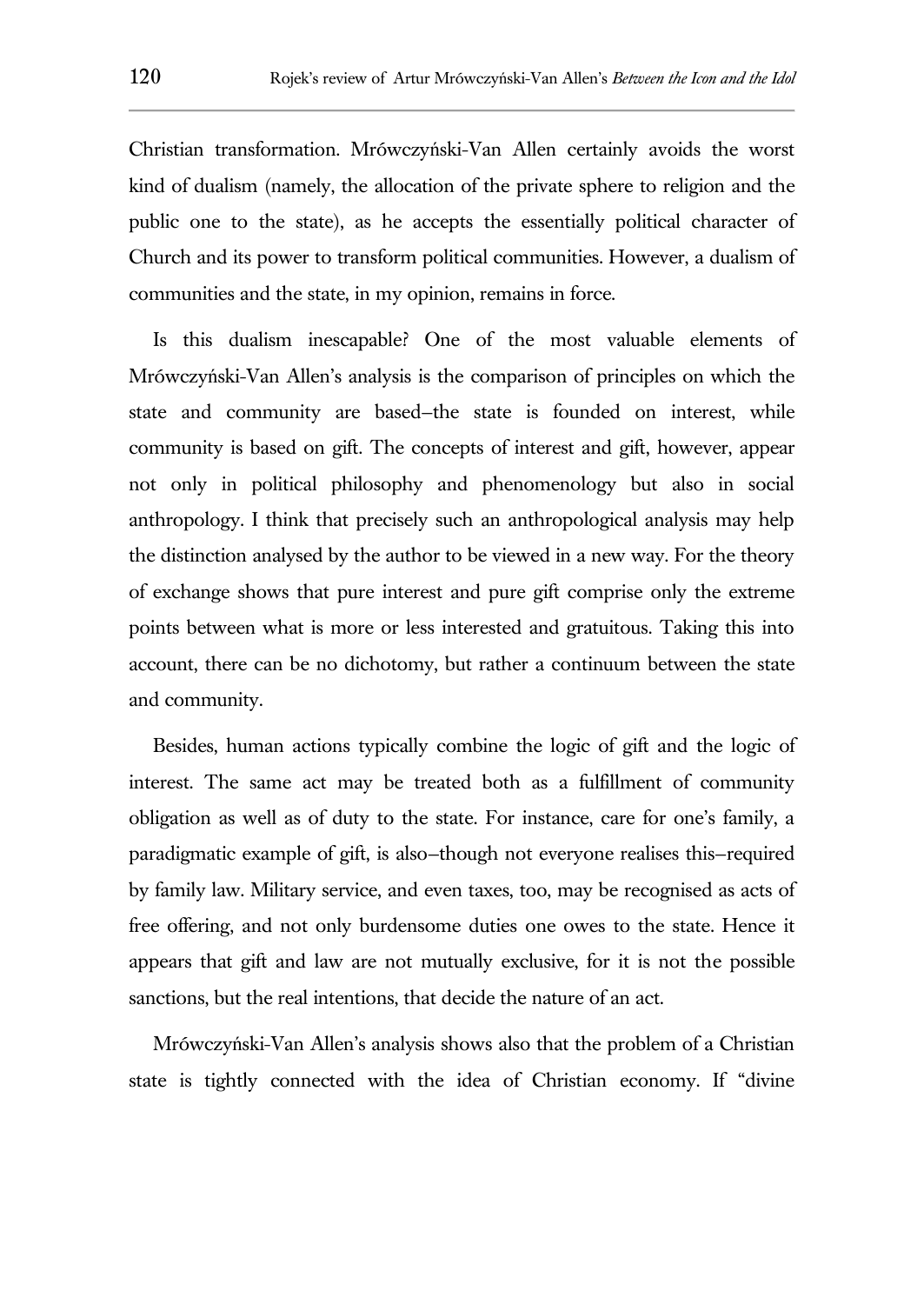economy"<sup>48</sup> —as Stephen Long puts it—is possible, then "divine politics" should also be, for the market and the state are founded on the same principle of interest, which nevertheless may be limited and modified in many ways. In one of the recent issues of *Pressje* journalwe investigated the possibility of institutional solutions that would increase the number of more gratuitous exchanges and diminish the number of more interested exchanges in the overall sum of transactions. We argued that this would be a way of Christian transformation, modelled on the image of the Holy Trinity, of economic life.<sup>49</sup> The title of this particular journal issue was therefore "Ekonomia Trynitarna" [Trinitarian Economy]. Solutions increasing the proportion of gratuitousness in politics can also be imagined on a similar principle. The equivalent of cooperatives in economics could be, for example, local participatory communities being part of the ideal of the "self-governing republic" formulated in the eighties by the Polish Solidarity movement.

It seems that analysis of the underlying principles of the state and community presented by Mrówczyński-Van Allen leads to the conclusion that the difference between them is quantitative, rather than qualitative. This statement leads, in my opinion, to concrete practical postulates. Christians should not renounce their possible influence on existing states, but rather try to expand the range of the principle of community that they know from family and Church life. Ideally, sacramental principles could encompass all spheres of political life. In such a case, the Christian state would simply emerge. Mrówczyński-Van Allen perhaps

<sup>48</sup> Stephen D. Long, *Divine Economy: Theology and the Market* (London: Routledge 2000).

<sup>49</sup> Marcin Kędzierski, "Ekonomia trynitarna," *Pressje* 29 (2012): 26–39, cf. Paweł Rojek, "Ekonomia, Wzajemność i Trójca Święta. W Obronie Ekonomii Trynitarnej," *Pressje* 32–33 (2013): 260–8; we were inspired to some extent by Wolfgang Grassl's brilliant paper "Civil Economy:The Trinitarian Key to Papal Economics" delivered at Panel Session "Economic Justice and the Encyclical Caritas in Veritate," Association for the Study of the Grants Economy, Allied Social Science Associations Conference, 8 January, 2011, Denver, CO.